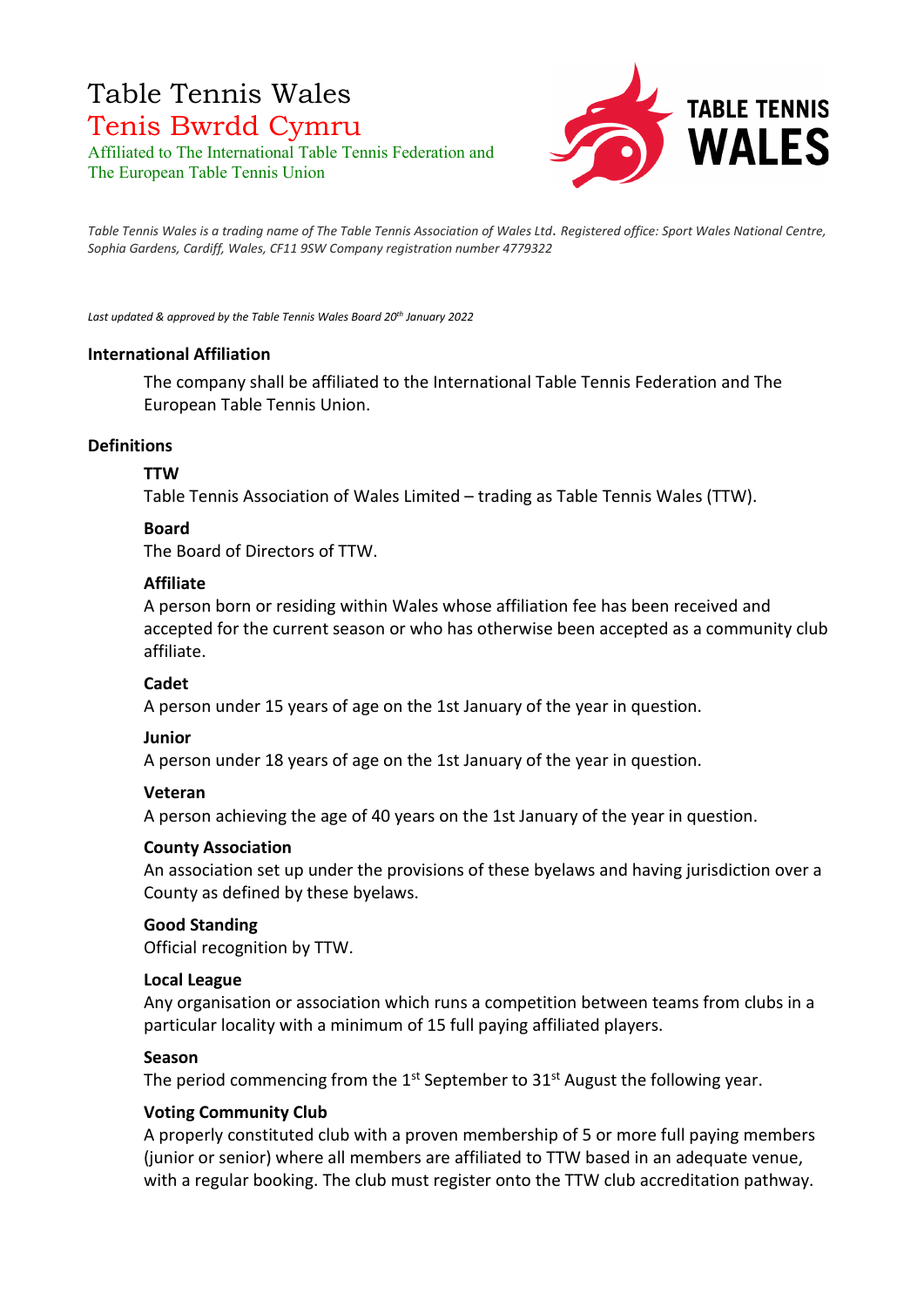## **Affiliated Body**

Any Local League, County Association, Community Club, Schools, Youth Clubs, or any other body accepted by the Board as affiliated to the Association.

#### **Company Member**

Those persons accepted by the Board and duly registered as Company Members of the Association (previously known as Voting Member).

#### **Secretary**

Means the Company Secretary of TTW.

#### **Officer**

Means any Board member or any official appointed by the Board.

#### **Affiliation**

- 1. *Eligibility:* The individual may be accepted into affiliation as a directly with TTW or they may affiliate via the Local League or Club.
- 2. The method of affiliation and eligibility shall be that decided by the Board, forms and fees to be submitted to TTW, no later than 1st September, after which a levy may be imposed by the Board
- 3. Every Affiliate or Affiliated Body shall be deemed to remain affiliated until any affiliation fees due to TTW are unpaid on the 1st September in any season or until renewal of affiliation is refused by the Board
- 4. All Affiliates shall:
	- 1. conduct themselves in accordance with the rules, expectations and accepted standards within the sport of table tennis, and in accordance with any rules, regulations or requirements of any club, league or governing body.
	- 2. freely submit to any safeguarding measure required by a club or TTW and
	- 3. otherwise conduct themselves in a professional and appropriate manner.

Any breach of these requirements, or any behaviour or circumstances that may bring the sport or TTW into disrepute, may result in disciplinary action being taken against the Affiliate by TTW

#### **Affiliation Fees**

- 1. The affiliation fee(s) shall be set from time to time by the Board of Directors
- 2. There shall be a zero affiliation fee available for all members junior or senior who play only for recreation and do not play in TTW recognised leagues or competitions. To play in such competitions (other than Dragon) they must pay the full affiliation fee. The Board may from time to time set new (or vary) membership classes at such fees and on such terms as it sees fit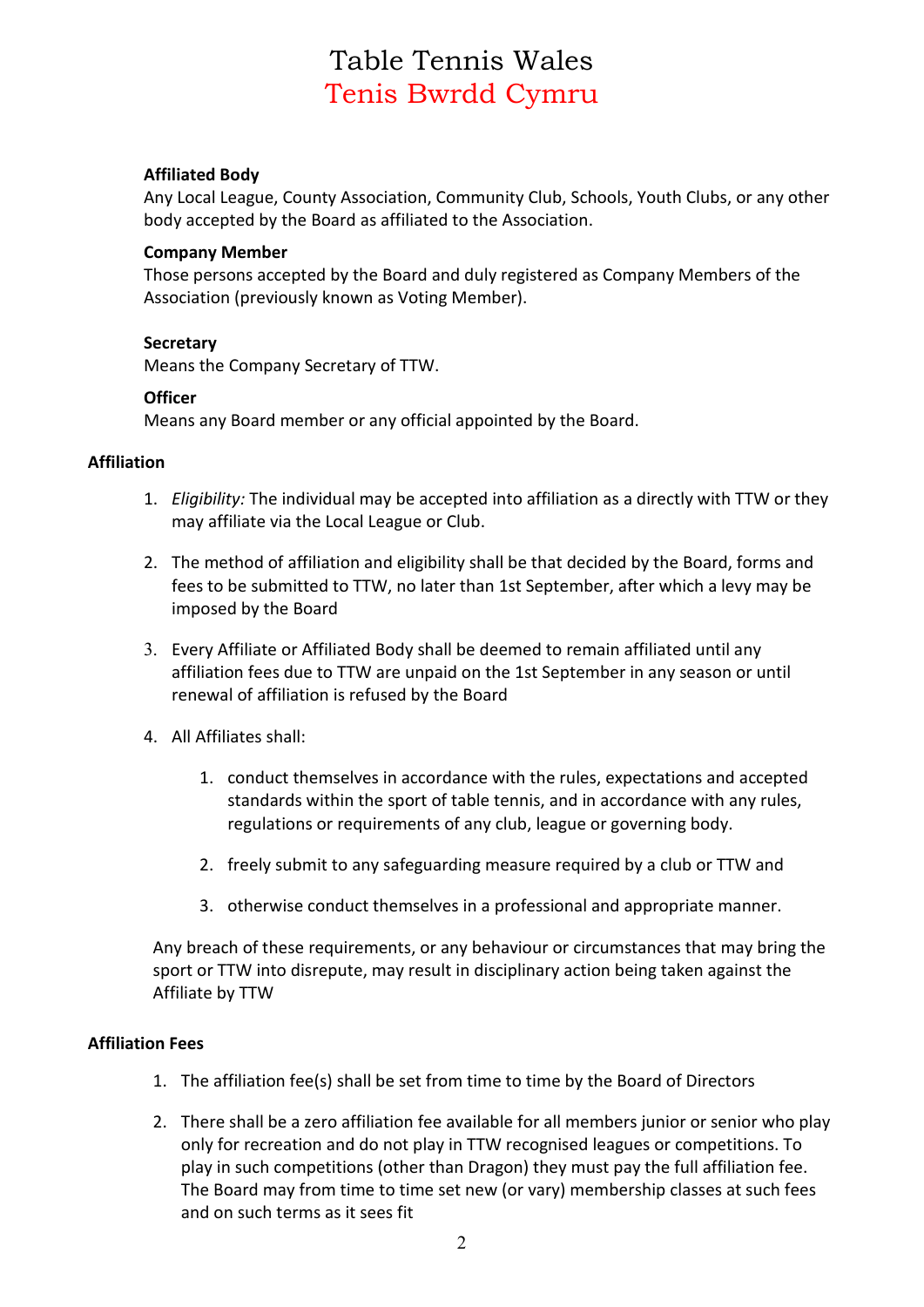### **Competitive Membership**

- 1. A player wishing to participate in any TTW organised or approved event as specified by the Board shall take out a Competitive Membership before the commencement of their first approved event
- 2. The period of the Licence shall be decided by the Board
- 3. The cost of the Competitive Membership shall be decided by the Board
- 4. Unless otherwise directed Tournament Organisers seeking TTW approval for their events will only permit Competitive Membership holders to play
- 5. The responsibility for purchasing a Competitive Membership shall rest with the individual player
- 6. The player shall purchase the Competitive Membership by such methods decided by the board
- 7. TTW will issue each Competitive Membership player with a Competitive Membership number

#### **Company Membership (previously known as Voting Membership)**

The following shall be eligible for legal Company Membership of TTW:

- 1. One person nominated by the members of each recognised Local League and validated by two members of the league committee.
- 2. One person nominated by members of each recognised County Association and validated by two members of the County Association committee
- 3. One person nominated by the members of each Voting Community Club and validated by two members of the club committee.
- 4. One person can only be nominated to represent a Club, League or a County Association and will not be accepted for both.
- 5. All Members must also be Affiliates. Should any member be overdue for his or her affiliation fee or should the body which nominated him or her be so overdue for its affiliation fees then their right to vote shall be suspended until such fees are paid
- 6. Should such fees be outstanding for more than 12 months the Board shall have the right to exclude such Member from membership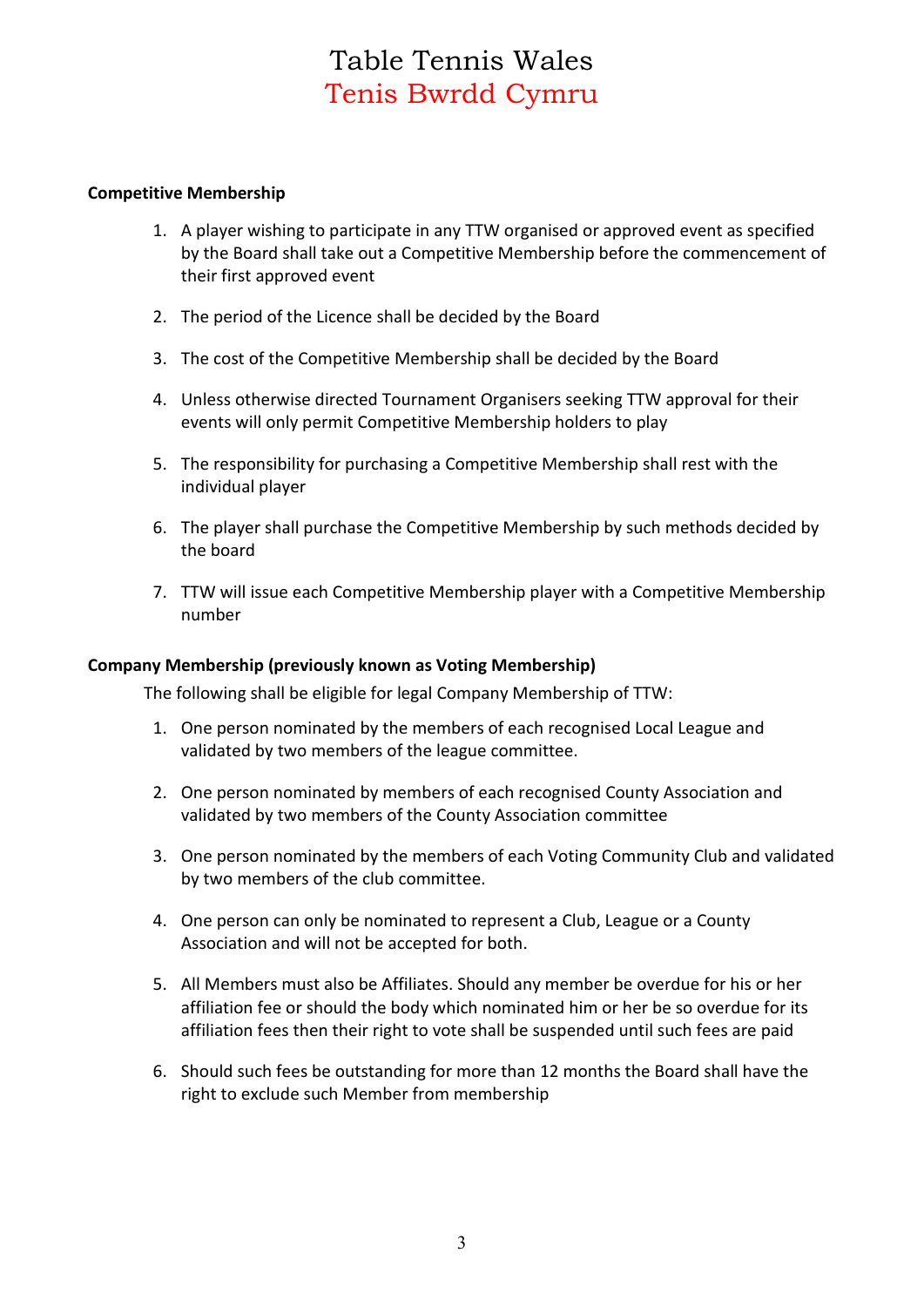## **Appointed Officials**

- 1. The Board shall have the power to appoint and dismiss at its discretion the following who shall in turn have the power to appoint and dismiss such assistants as they require subject to ongoing ratification by the Board.
- 2. The National Competitions Officer shall have full responsibility for the organisation and running of such tournaments as the Board shall direct shall take place within any guidelines set down by the Board
- 3. Umpires Officer who shall have full responsibility for the organisation, development and education of umpires within any guidelines set down by the Board
- 4. Any other officials from time to time required by the Board including Volunteer Manager, Team Manager and any others as may be deemed appropriate

### **Selection Committee**

- 1. Selection of National Teams and Squads shall be the responsibility of the National Selection Committee comprising the National Coaches and the Chair`s three nominees
- 2. Members of the Selection Committee cannot be involved in decisions affecting them being chosen to play in any International representative events
- 3. Members of the Selection committee cannot be involved in the selection of members of their immediate family
- 4. Selection appeals shall be dealt with as set out in TTW Governance Handbook

#### **Local Leagues and Community Clubs**

- 1. Each Local League will submit a list of its Officers, a list of registered players or other Affiliates and their paid affiliation fees to TTW by 1st September each season
- 2. Each Club and County Association will submit a list of its Officers, a list of its members and their affiliation fees where applicable to TTW by 1st September each season
- 3. Every County Association, Local League or club shall on demand supply to the Secretary or other Officer of TTW the last known address of any of its members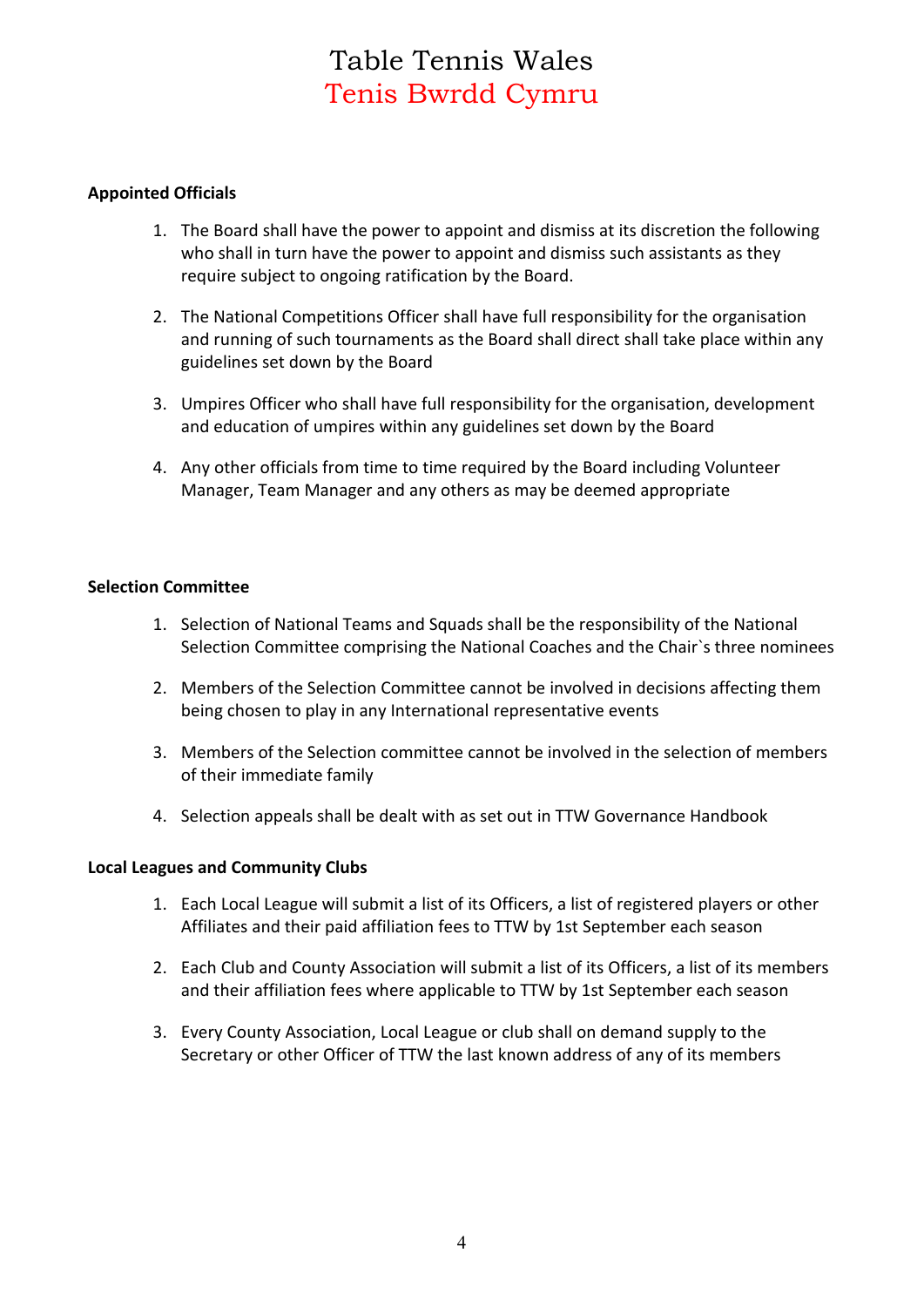### **Regulations**

- 1. The Board shall have the power to make regulations to cover Team Championship of Wales (and levy fines), international contacts, regulation dress and badges, general policies, procedures, codes and such other matters not specifically dealt with in these byelaws as the Board shall think fit (see TTW Handbooks all of which shall be binding on Affiliates & Members)
- 2. A regulation shall come into force with effect from such day as the body making it shall specify but not earlier than the day following the meeting at which it was first made or approved
- 3. The maximum fines which the Board may levy for breaches of regulations relating to the Team Championship of Wales or in relation to any other matters shall be set and be subject to review by the Board of Directors

#### **Paid Appointments**

- 1. No person holding a paid appointment shall be an honorary officer of TTW nor a Company Member
- 2. Paid employees of TTW may attend Board and other meetings at the request or discretion of the Chair of the Board

#### **County Administration**

#### *County Boundaries*

- 1. For the purposes of this Rule the word 'County' shall indicate that Wales shall be divided into areas
- 2. The alteration, creation or abolition of a County administrative area may only be effected by a resolution of the Board
- 3. There shall be Counties of Clwyd, Conwy, Dyfed, Glamorgan, Gwent and Powys

#### *Formation of County Association*

4. Where two or more Local Leagues in any County agree a County Association shall be set up for that County

#### *Local League/Community Club Affiliation*

- 5. Every Local League may affiliate to a County Association if a County Association exists
- 6. A Local League shall affiliate to one County Association only, and shall not transfer or be required to transfer its affiliation to another at any time
- 7. Every Community Club may affiliate to a County Association if a County Association exists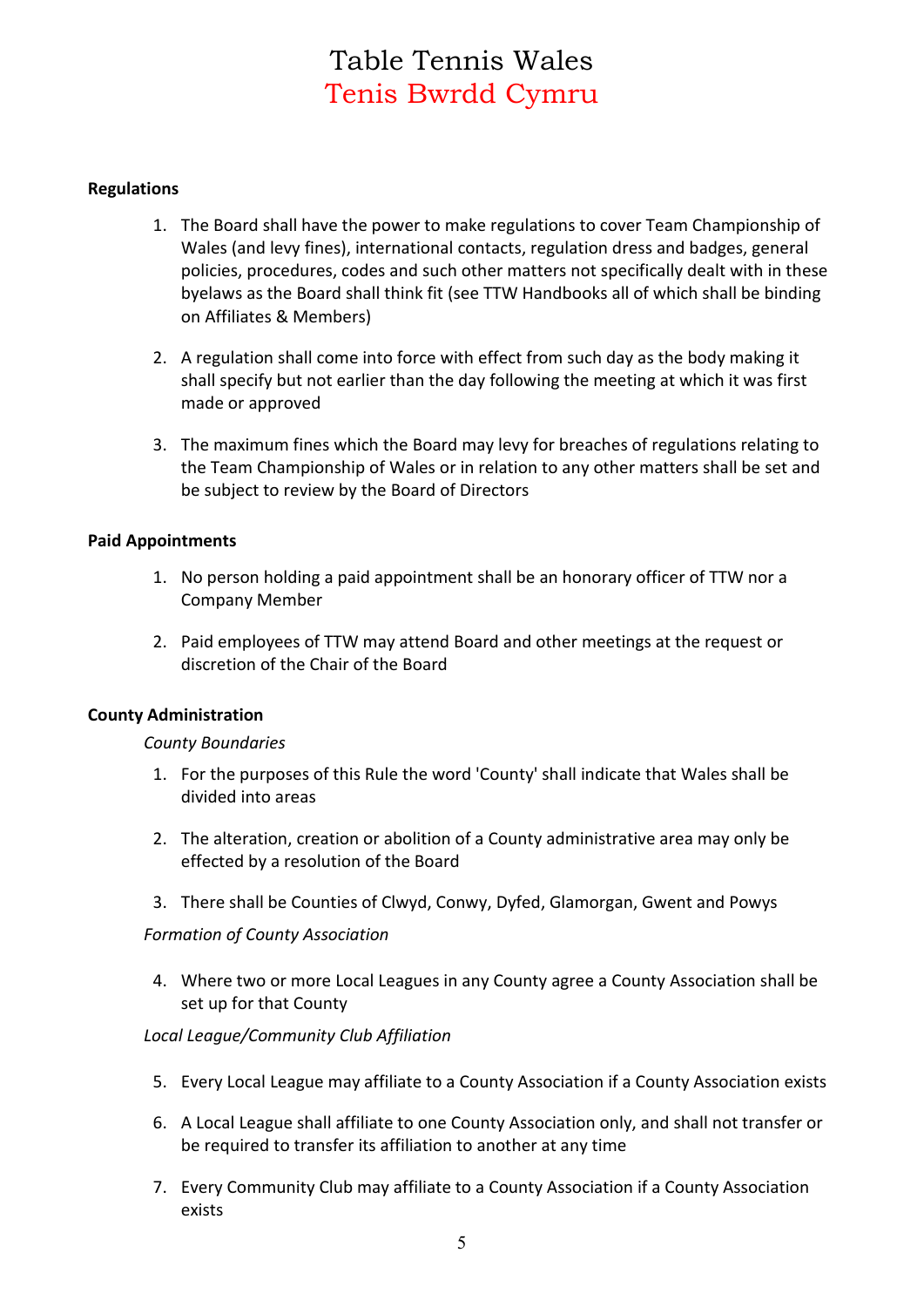8. A Community Club shall affiliate to one County Association only and shall not transfer or be required to transfer its affiliation from one County Association to another at any time

### **General and Disciplinary**

- 1. An Affiliate may not play Table Tennis, whether in competition or exhibition, with or against any player or body not affiliated to TTW or other National Association affiliated to the International Table Tennis Federation nor under any auspices not in Good Standing with TTW without the permission of the Secretary
- 2. No Affiliate or affiliated organisation shall play Table Tennis with or against or take part in any Table Tennis function in conjunction with any suspended organisation or Affiliate
- 3. No Affiliated Body shall play Table Tennis in any competition or function outside Wales in preference to any competition or function being organised by TTW without the permission of the Secretary
- 4. No affiliated player may permit a cinematographic record of himself or herself to be taken in connection with Table Tennis for public exhibition unless permission has first been obtained from the Secretary. Affiliates are deemed to agree to their photographs being shown on TTW websites or newsletters but may request that they be removed if they so prefer
- 5. No affiliated player, Affiliated Body or official may take part in a televised event in connection with Table Tennis unless permission has first been obtained from the Secretary or the event is one authorised by the Association
- 6. At any meeting of TTW the Board or any committee, any person present having a financial interest in a subject under discussion shall forthwith declare their interest and withdraw from the meeting. They shall not return during that discussion unless unanimously invited by the remaining members or directors present nor shall they vote
- 7. Betting in any shape or form on players or matches is strictly prohibited
- 8. A player entering any Tournament agrees to undertake to observe the regulations of the tournament, to abide by the decisions of the Referee and to fulfil the schedule of play arranged for them unless prevented by circumstances beyond their control and accepted as such by the Referee and shall comply with that undertaking
- 9. Only a brand and grade of ball licensed by the Board may be used in play within, between or organised by any organisations which are affiliated or in Good Standing. For the purposes of the above a ball in respect of which a licence is in force on June 1st shall be deemed to remain licensed until May 31st following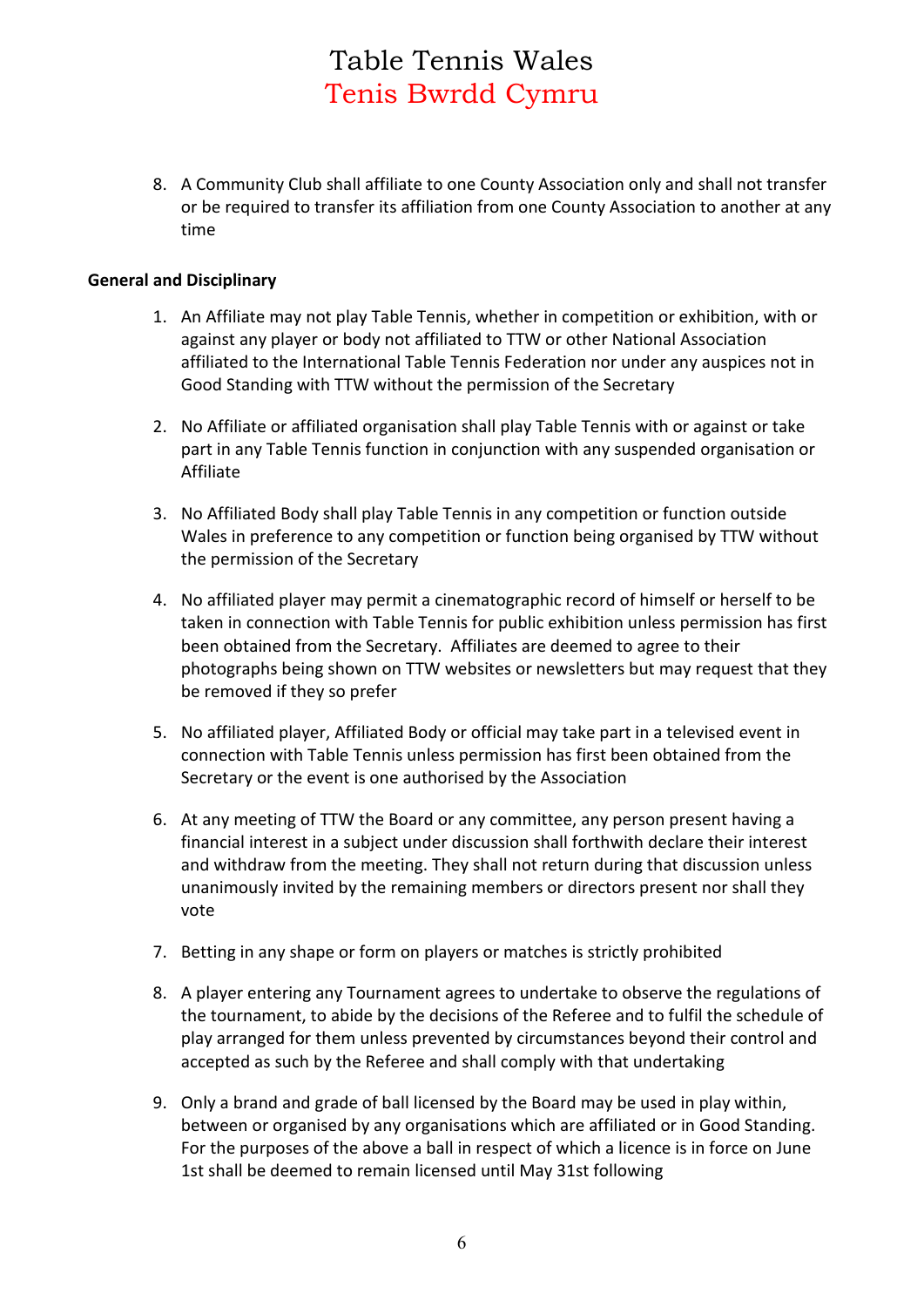- 10. Any player having accepted selection by TTW to attend any international match or other event shall, unless he has good and sufficient cause not to attend the same and comply with the arrangements of the Board
- 11. An Affiliate who accepts an invitation made on behalf of TTW to be a member of a team or squad or to participate in organised training, coaching or trials shall be deemed to have accepted the duty of obedience to such officials as TTW may appoint
- 12. An Affiliate shall not do nor cause to be done anything deliberately harmful to TTW nor likely to bring TTW nor the game of Table Tennis into disrepute
- 13. An Affiliate shall not without good and sufficient cause absent himself from the hearing of any allegation or appeal after having been requested with reasonable notice to attend; or in connection with such an allegation or appeal refuse to answer any question if directed to answer by the chairman of the adjudicating body
- 14. If an Affiliate who has given an undertaking breaks such undertaking within a period of two years after giving it, such breach shall be deemed a breach of byelaw and upon such breach the offender shall additionally be liable to an alternative penalty in respect of the original breach
- 15. All Affiliates, affiliated clubs, leagues and other bodies, and all coaches, shall be subject to all the Associations policies and procedures from time to time in force and codes of conduct including without limitation in regard to the protection of children and adults at risk.
- 16. All affiliated clubs, leagues and other bodies shall accept and enforce whatever sanctions are imposed on those guilty of misconduct
- 17. Matches controlled by qualified officials shall be subject to the following point penalty system for dealing with misbehaviour**.** A player who is formally warned or penalised by a qualified umpire or referee by yellow card for misbehaviour will incur 1 penalty point on each occasion (a disqualification will incur 2 penalty points). Such point(s) shall be recorded by the TTW Head of Umpires. If the player receives 4 penalty points in any 12 month period then he/she will normally be warned that on receiving a further penalty point he/she will be suspended automatically from any form of competitive table tennis for 30 days from the date of incurring the  $5<sup>th</sup>$  point and will be duly suspended from that date. An inadvertent failure to provide the advance warning however will not prevent suspension. If the player incurs 3 further penalty points in any 12 month period directly following any suspension then a further 30 day suspension will immediately apply. Should a player receive 2 suspensions in two consecutive 12 month periods or in the case of playing whilst under suspension then he/she will be regarded as bringing the sport into disrepute and the matter will be referred to a TTW disciplinary committee which shall have power to deal with the matter as it sees fit. Disciplinary procedures are set out in the TTW Governance Handbook.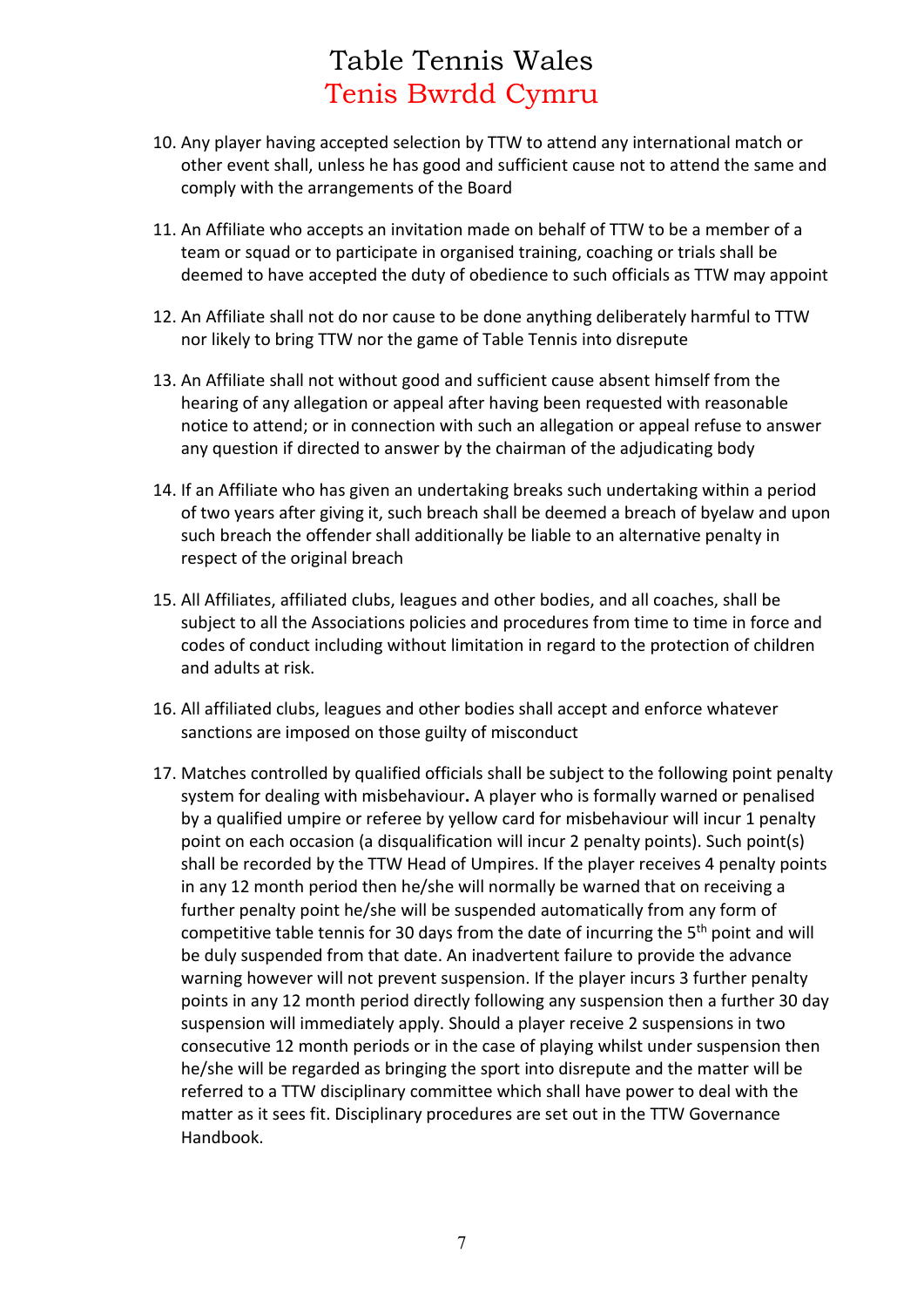### **Legal Proceedings**

The rules of TTW are deemed to be sufficient to enable TTW as the governing body of the game of Table Tennis in Wales, to deal with all cases of dispute. After the full procedure laid down by these rules and any regulations made thereunder have been followed to their exhaustion, the only further recourse shall be to formal independent Arbitration as defined under and in accordance with the Arbitration Act 1996.

### **Publication of Reports of Proceedings etc.**

TTW shall be entitled to publish in the public press, or in any other manner it shall think fit, reports of its proceedings, acts and resolutions, whether the same shall or shall not reflect upon the character of any league, club or Affiliate, and every such league, club or Affiliate shall be deemed to have assented to such publication.

#### **Age Limits**

In all competitions run by or approved by any Affiliated Body the terms 'Cadet', 'Junior' and 'Veteran' shall have the meanings assigned to them by these byelaws.

### **Tournaments**

- 1. The Board shall have power to make regulations defining categories of tournaments, whether ranking points may be awarded and governing the conduct and organisation of such tournaments as may be specified. Such regulations shall be issued from time to time at the discretion of the Board
- 2. No Open or Invitation Tournament shall be held without the authorisation of the Board
- 3. A list of entrants and proposed seedings for any ranking tournament must be submitted to the Chair of the National Competitions Committee for seeding approval, at least 7 days prior to the draw taking place
- 4. To qualify as a ranking tournament the organiser must agree to the system of play and advertising required by the Chair of the National Competitions Committee

## **Welsh Championships**

- 1. The Welsh National Closed Championship may be held once every season:-
- 2. Championships shall be conducted in accordance with regulations made from time to time by the Board

## **Approved Laws of Table Tennis**

1. Except as provided otherwise under this rule, all competitive play under the jurisdiction of TTW shall be under the Laws of Table Tennis as approved by TTW (hereinafter referred to as ":the approved Laws").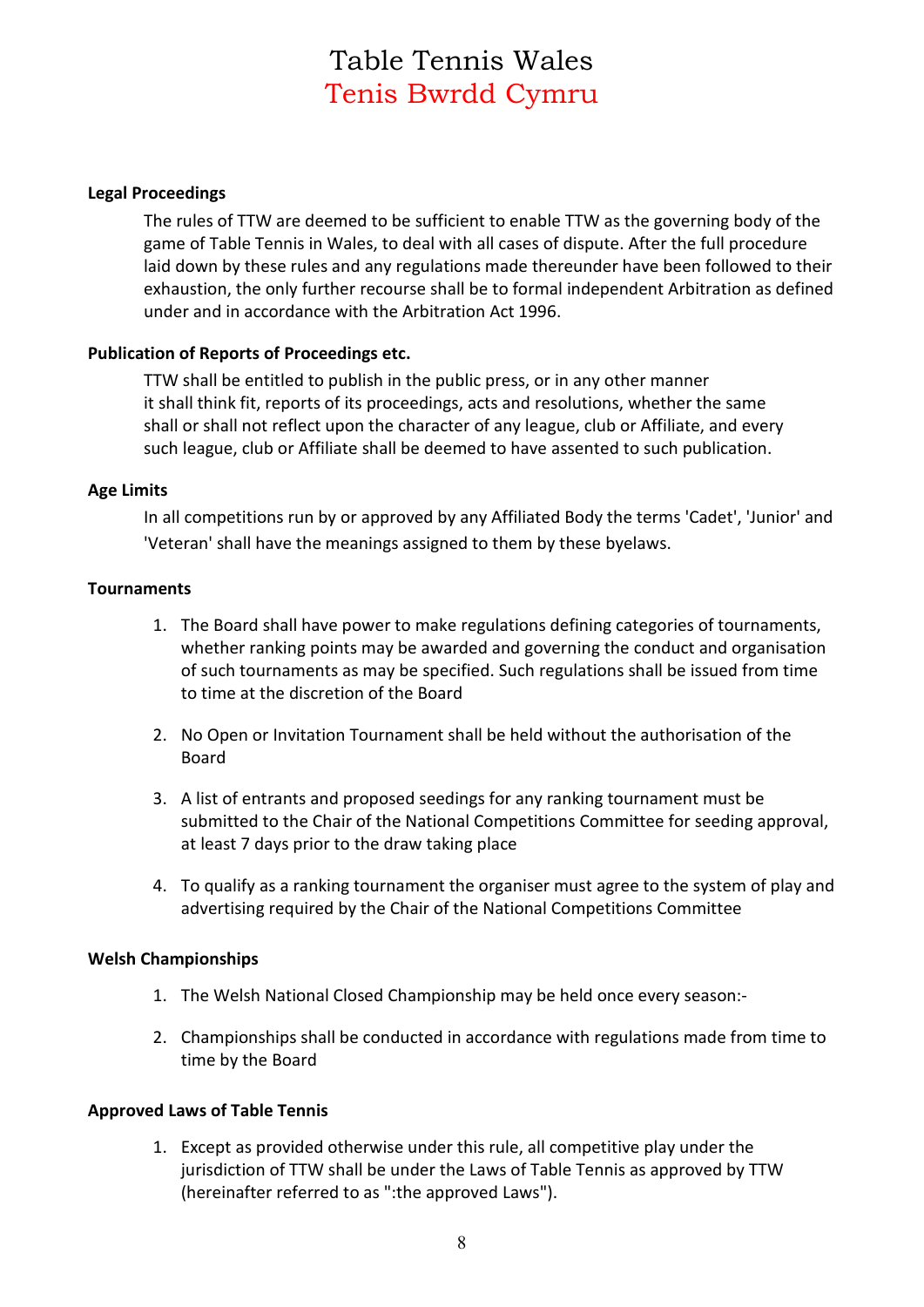- 2. Except as provided otherwise under this rule, the approved Laws shall be those determined by the International Table Tennis Federation (hereinafter referred to as "the I.T.T.F. Laws")
- 3. All those entitled to receive notice of TTW General Meetings shall be given notice of: any I.T.T.F. decision to change I.T.T.F. Laws; any consequent change in the approved Laws and the date of its coming into effect, which shall in no case be earlier than 60 days after the giving of notice any decision of a General Meeting that the approved Laws shall diverge from the I.T.T.F. Laws
- 4. A change in I.T.T.F. Laws shall be incorporated in the approved Laws from the date on which it comes into operation for international competition, or from such later date as may be necessary to satisfy the minimum notice requirement under these byelaws unless a General Meeting shall have resolved otherwise
- 5. Any Affiliate may propose to a General Meeting that the approved Laws shall diverge from the I.T.T.F. Laws in a way specified, or that the application of an I.T.T.F. Law change be deferred for a period specified. Proposals for consideration by an Annual General Meeting must be received by the Secretary not later than 21 days before the meeting and must be accompanied by written support from at least 20 other full paying Affiliates

#### **Matters Not Covered By Bye Laws**

- 1. In the event of any question or matter arising which is not provided for in these byelaws, or relating to interpretation or any conflict or error herein such question or matter shall be dealt with by the Board whose decision shall be final
- 2. In the event of any inconsistency between these byelaws and the Memorandum & Articles of association of TTW then the Memorandum & Articles shall apply

#### **Equal Opportunities**

The TTW is an equal opportunity organisation and in all its affairs and appointments shall not discriminate as to age, disability, gender, race, religion or belief, sex, sexual orientation or otherwise. Its Equality Policy is set out in the TTW Governance Handbook

#### **Register of Pecuniary Interests/conflicts of interest**

For the record and for openness and scrutiny a Register of Pecuniary Interest shall be maintained and all such interests shall be dealt with in accordance with the provisions contained in the TTW Governance Handbook

#### **Acquiescence in Rules**

All Members and Affiliates agree to be bound by and acquiesce in these byelaws including any Appendices, TTW Handbooks and to all other byelaws codes or regulations issued from time to time.